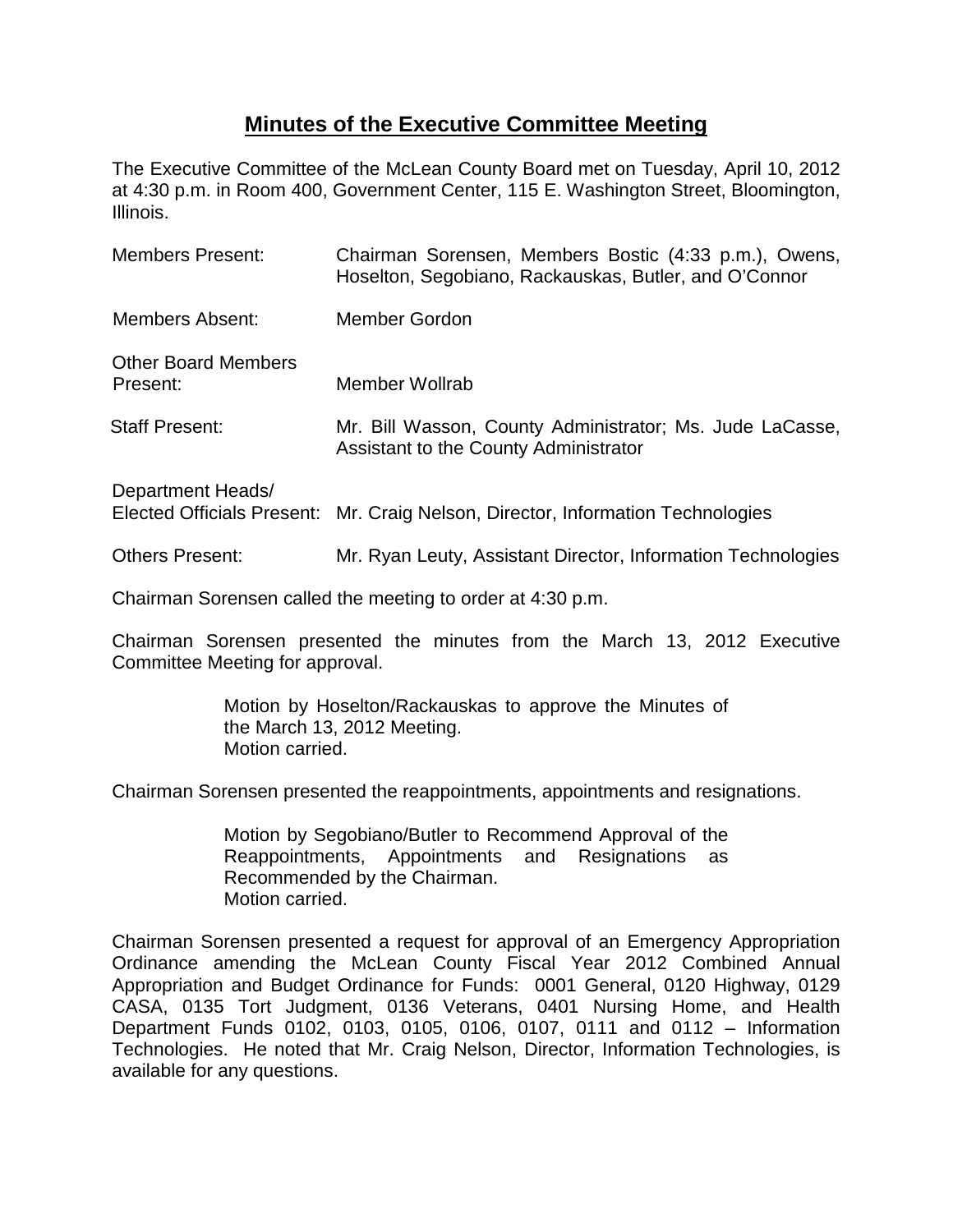Minutes of the Executive Committee April 10, 2012 Page Two

> Motion by Segobiano/Owens to Recommend Approval of an Emergency Appropriation Ordinance Amending the McLean County Fiscal Year 2012 Combined Annual Appropriation and Budget Ordinance for Funds: 0001 General, 0120 Highway, 0129 CASA, 0135 Tort Judgment, 0136 Veterans, 0401 Nursing Home, and Health Department Funds: 0102,0103, 0105, 0106, 0107, 0111 and 0112 – Information Technologies. Motion carried.

Chairman Sorensen presented a request for Approval of McLean County Annual Maintenance Renewal with EJustice Software – Information Services.

Mr. Hoselton asked for an explanation of this maintenance. Mr. Nelson responded that most maintenance is done remotely. He noted that this is the software maintenance contract that keeps the County in link with the vendor that created the County's Integrated Justice System. Mr. Nelson added that this agreement represents no additional dollars over last year's agreement.

> Motion by Rackauskas/Segobiano to Recommend Approval of McLean County Annual Maintenance Renewal with EJustice Software. Motion carried.

Chairman Sorensen asked if there were any additional questions or comments. Hearing none, he thanked Mr. Nelson.

Chairman Sorensen pointed out the memorandum and information included in the packet and provided an update on the status of the Ethics Commission. He stated that since last month's County Board meeting and the press coverage of the discussion regarding the Ethics Commission, ten to 20 individuals have expressed an interest in the Commission. Chairman Sorensen stated that an information packet has been sent out to those people to make sure that they understand the responsibilities of this Commission. He indicated that he expects the Ethics Commission members will be considered for approval at the May County Board meeting.

Mr. Wasson asked the Committee members to pass along any names of individuals they know who might be interested.

Ms. Wollrab asked what the selection process will be. Chairman Sorensen replied that, consistent with the majority of appointments that are made with the advice and consent of the Board, the Chairman of the Board will put names into nomination and the Board will vote on the Commission members either as a whole or individually.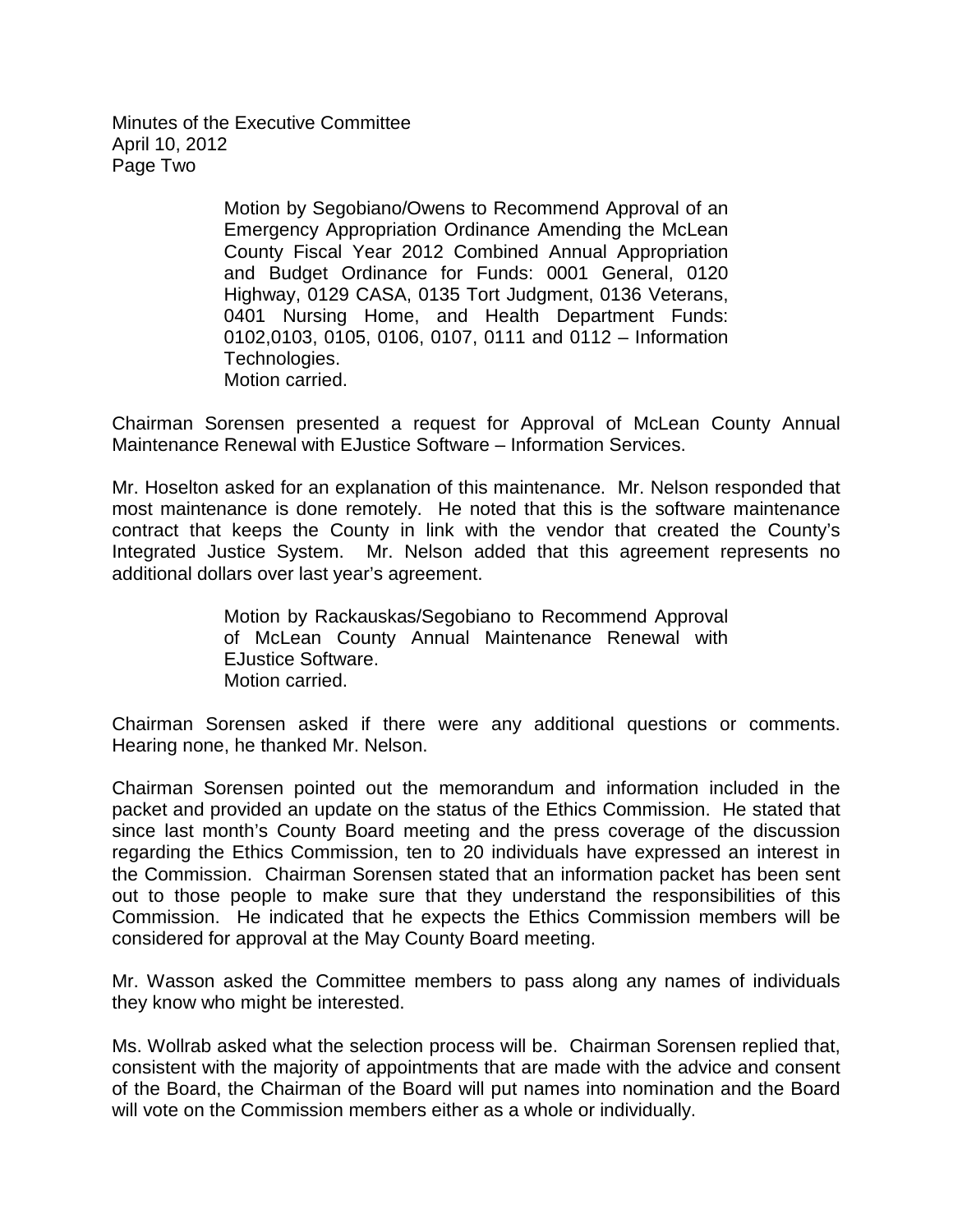Minutes of the Executive Committee April 10, 2012 Page Three

Chairman Sorensen encouraged the Committee members to provide names of individuals they feel should be considered for the Ethics Commission. He cautioned that most of the time the challenge is getting people to agree to serve on the many special authorities, boards, commissions, districts and other agencies that the Board appoints, and usually there is very little controversy over individuals who agree to take on that responsibility.

Mr. Wasson advised that while there are between ten and 20 expressions of interest, there are only two actual formal applications on file as of today.

Mr. Paul Segobiano, Vice Chairman, Land Use and Development Committee , advised that the Land Use and Development Committee brings no items for action to the Executive Committee.

Chairman Sorensen asked if there were any questions or comments. Hearing none, he thanked Mr. Segobiano.

Mr. Stan Hoselton, Chairman, Transportation Committee, advised that the Transportation Committee brings no items for action to the Executive Committee.

Chairman Sorensen asked if there were any questions or comments. Hearing none, he thanked Mr. Hoselton.

Ms. Diane Bostic, Chairman, Property Committee, advised that the Property Committee brings no items for action to the Executive Committee.

Chairman Sorensen asked if there were any questions or comments. Hearing none, he thanked Ms. Bostic.

Mr. Ben Owens, Chairman, Finance Committee**,** presented a request for approval of the IDOT FY'2013 Combined Application for Section 5311 and Downstate Public Transportation Operating Assistance Grant. This is the annual operating assistance through the Federal Department of Transportation through 5311 and the Downstate Operating Assistance application.

> Motion by Owens/Rackauskas to Recommend Approval of the IDOT FY'2013 Combined Application for Section 5311 and Downstate Public Transportation Operating Assistance Grant. Motion carried.

Mr. Owens presented a request for Approval of the Purchase of Service Agreement between McLean County and SHOW BUS for the continuation of Rural Public Transportation Service in FY'2013.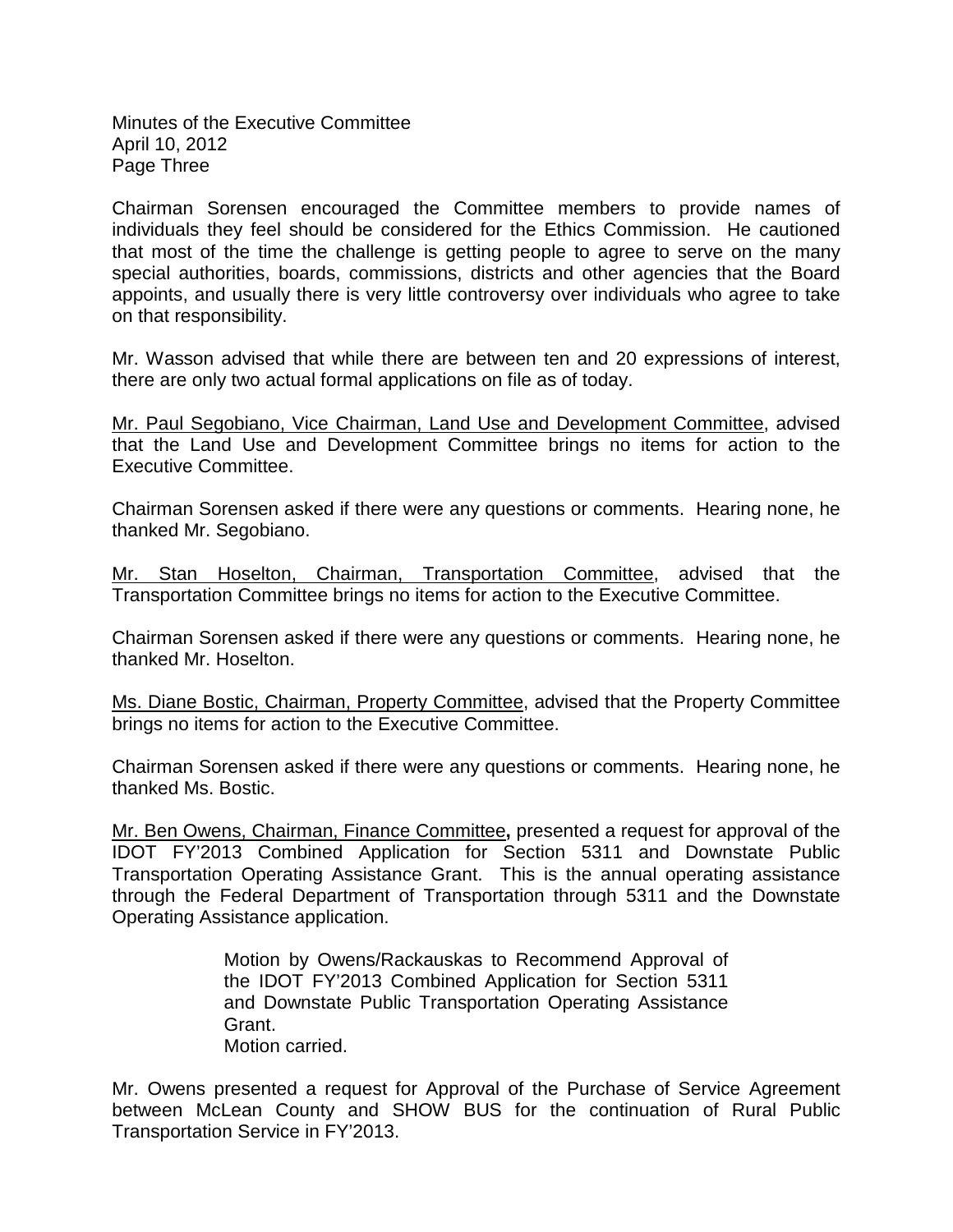Minutes of the Executive Committee April 10, 2012 Page Four

> Motion by Owens/O'Connor to Recommend Approval of the Purchase of Service Agreement between McLean County and SHOW BUS for the continuation of Rural Public Transportation Service in FY'2013. Motion carried.

Ms. Rackauskas commented on how fortunate McLean County is to have SHOW BUS to provide rural transportation.

Mr. Owens presented a Request for Approval of the IDOT 2012 Consolidated Vehicle Procurement Rolling Stock Capital Assistance Technical Studies Grant Application for two replacement vehicles. This Grant Application is for the replacement of two new buses and will require a Public Hearing at the County Board Meeting at 9:00 a.m.

> Motion by Owens/Bostic to Recommend Approval of the IDOT 2012 Consolidated Vehicle Procurement Rolling Stock Capital Assistance Technical Studies Grant Application for two replacement vehicles. Motion carried.

Chairman Owens indicated that the next three items will be considered together as they are all related to expanding service. They are:

- Request for Approval of IDOT Section 5317 New Freedom Calendar Year 2012 (CY'2012) Grant Application for Expansion of service hours in DeWitt County;
- Request for Approval of IDOT Section 5317 New Freedom CY'2012 Grant Application for Expansion of service hours in Livingston County;
- Request for Approval of IDOT Section 5317 New Freedom CY'2012 Grant Application for Expansion of service between Iroquois County and Kankakee County.

Motion by Owens/Rackauskas to Recommend Approval of IDOT Section 5317 New Freedom Calendar Year 2012 (CY'2012) Grant Application for Expansion of Service Hours in DeWitt County; to Recommend Approval of IDOT Section 5317 New Freedom CY'2012 Grant Application for Expansion of Service Hours in Livingston County; and to Recommend Approval of IDOT Section 5317 New Freedom CY'2012 Grant Application for Expansion of service between Iroquois County and Kankakee County. Motion carried.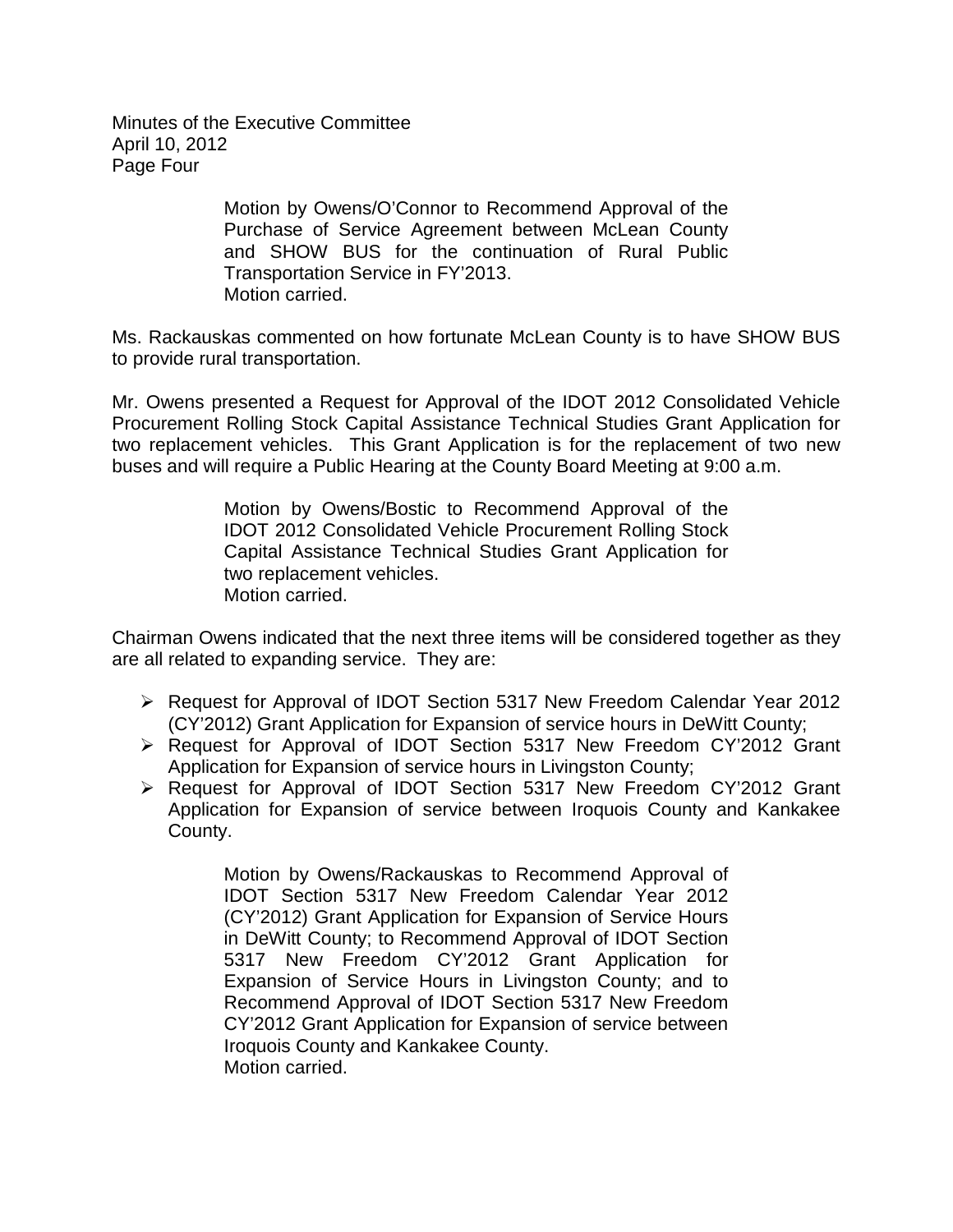Minutes of the Executive Committee April 10, 2012 Page Five

Mr. Owens presented a Request for Approval of IDOT Section 5317 New Freedom CY'2012 Grant Application to purchase equipment and provide service appropriate for those within the five Counties who exceed the Americans with Disabilities Act Requirements of Public Transportation.

> Motion by Owens/Rackauskas to Recommend Approval of IDOT Section 5317 New Freedom CY'2012 Grant Application to purchase Equipment and Provide Service appropriate for those within the Five Counties who exceed the Americans with Disabilities Act Requirements of Public Transportation. Motion carried.

Mr. Owens presented a Request for Approval of IDOT Section 5317 New Freedom CY'2012 Grant Application to continue and expand a program that addresses mobility barriers still remaining for residents in the five Counties even with the high level of service afforded by the current door to door, lift assisted service.

Ms. Butler noted that this program allows SHOW BUS to provide alternate transportation for individuals who exceed the weight or width limit (i.e. stretcher) of the vehicles.

> Motion by Owens/O'Connor to Recommend Approval of IDOT Section 5317 New Freedom CY'2012 Grant Application to continue and expand a program that addresses Mobility Barriers still remaining for Residents in the five Counties even with a high level of service afforded by the current door to door, lift assisted service. Motion carried.

Mr. Owens presented a Request for Approval of IDOT Section 5316 Job Access Reverse Commute CY'2012 Grant Application to continue a route that serves Ford, Livingston, and McLean Counties along the Route 24 Corridor.

> Motion by Owens/Hoselton to Recommend Approval of IDOT Section 5316 Job Access Reverse Commute CY'2012 Grant Application to continue a Route that serves Ford, Livingston, and McLean Counties along the Route 24 Corridor. Motion carried.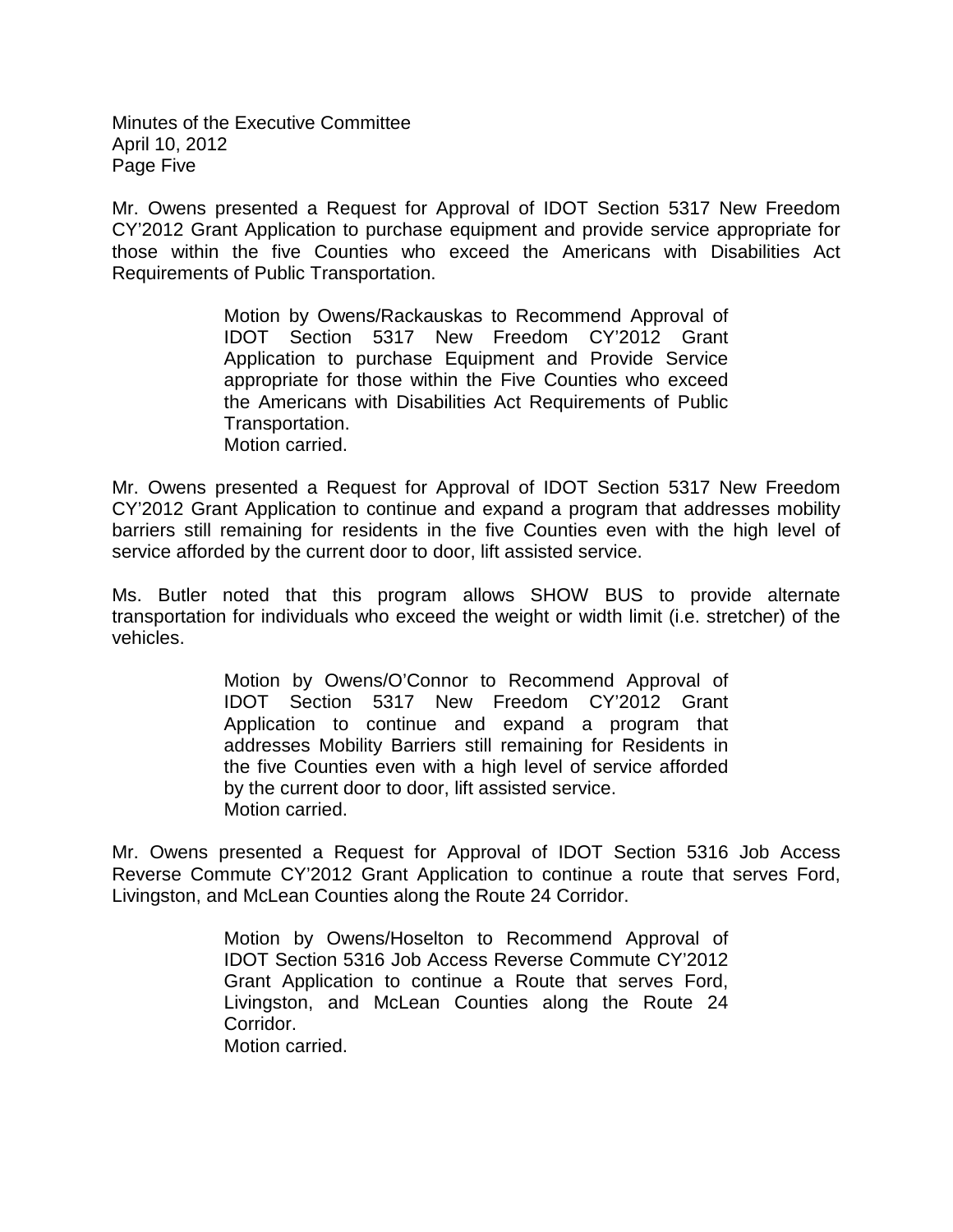Minutes of the Executive Committee April 10, 2012 Page Six

Mr. Owens presented a Request for Approval of an Amendment to the Intergovernmental Agreement that provides Rural Public Transportation in DeWitt, Ford, Iroquois, Livingston and McLean Counties to allow Macon County to join the Agreement.

> Motion by Owens/Rackauskas to Recommend Approval of an Amendment to the Intergovernmental Agreement that provides Rural Public Transportation in DeWitt, Ford, Iroquois, Livingston and McLean Counties to allow Macon County to join the Agreement. Motion carried.

Mr. Butler commented that the Finance Committee learned that the budget for SHOW BUS is scheduled to increase 10% every year. Mr. Wasson noted that this increase is only for a certain fund. He stated that the IDOT Downstate Operating and Assistance Program for SHOW BUS is set up by statute to increase by 10% each year. Mr. Owens added that Ms. Laura Dick, Executive Director, SHOW BUS, feels that funds would be available to continue services even if some grants are discontinued.

Mr. Owens presented a request for approval of Critical Personnel Hiring requests – County Administrator's Office.

> Motion by Owens/Segobiano to Recommend Approval of Critical Personnel Hiring Requests – County Administrator's Office. Motion carried.

Chairman Sorensen asked if there were any other questions or comments. Hearing none, he thanked Mr. Owens.

Ms. Bette Rackauskas, Chairman, Justice Committee, presented a request for approval of Renewal of an Intergovernmental Agreement between the Department of Healthcare and Family Services and the Circuit Clerk's Office, Agreement 2011-55-007-K3G, Title IV-D Child Support Enforcement Grant – Circuit Clerk's Office.

> Motion by Rackauskas/Hoselton to Recommend Approval of Renewal of an Intergovernmental Agreement between the Department of Healthcare and Family Services and the Circuit Clerk's Office, Agreement 2011-55-007-K3G, Title IV-D Child Support Enforcement Grant – Circuit Clerk's Office. Motion carried.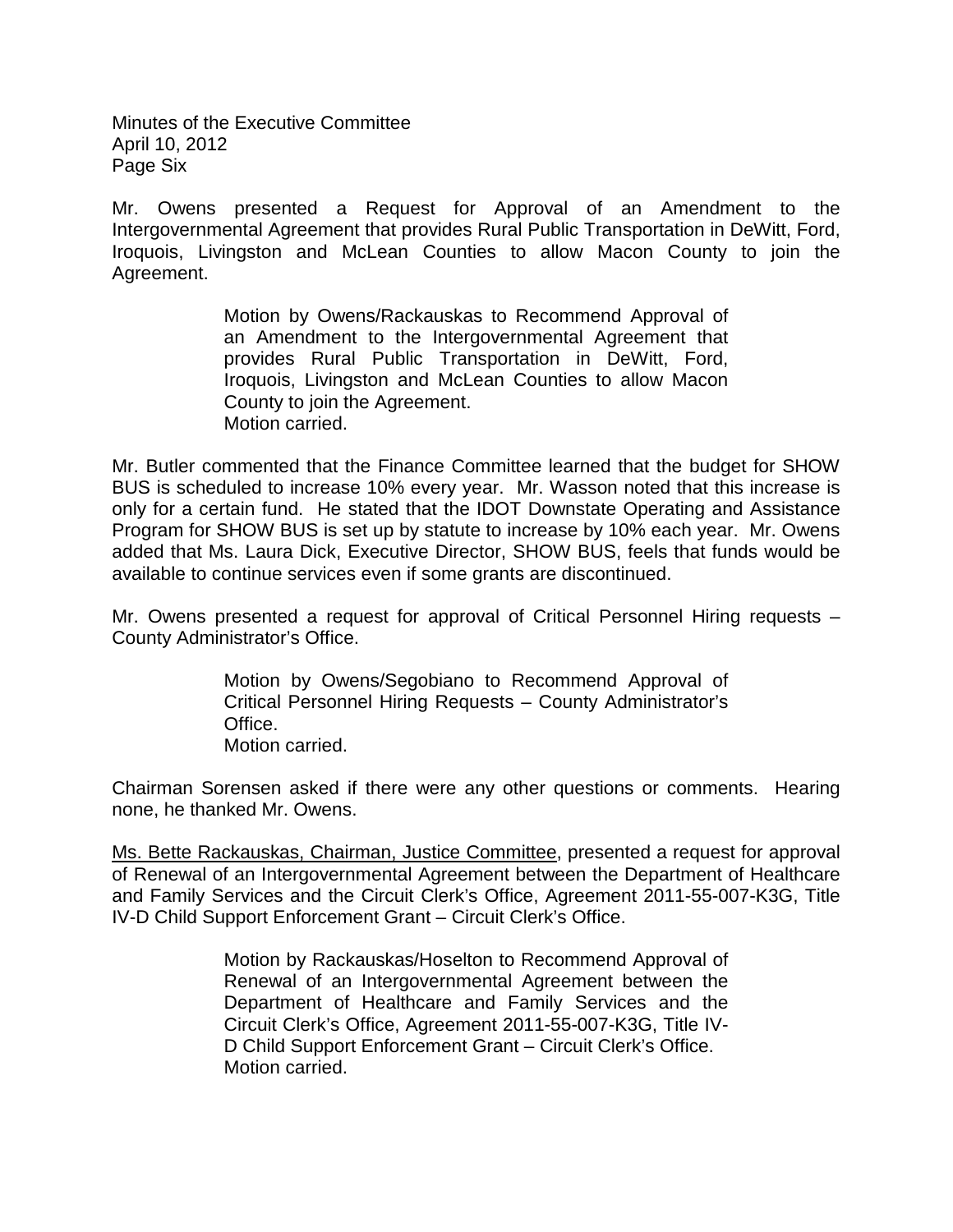Minutes of the Executive Committee April 10, 2012 Page Seven

Ms. Rackauskas presented a request for approval of an Agreement between the Eleventh Judicial Circuit Court, the County of McLean, and the Children's Home and Aid – Circuit Court.

> Motion by Rackauskas/Segobiano to Recommend Approval of an Agreement between the Eleventh Judicial Circuit Court, the County of McLean, and the Children's Home and Aid – Circuit Court. Motion carried.

Chairman Sorensen asked if there were any other questions or comments. Hearing none, he thanked Ms. Rackauskas.

Mr. Bill Wasson, County Administrator, advised that reservations are still available for Board members who may wish to sit at the County Administrator's Table for the "Drug Court & Recovery Starts Today" luncheon on Monday, April 23<sup>rd</sup> from 11:30 a.m. to 1:00 p.m. at Second Presbyterian Church, 313 N. East Street, Bloomington. Ms. Rackauskas added that tickets are \$35 per person.

Chairman Sorensen presented the March 31, 2012 bills as recommended and transmitted by the County Auditor for payment. The Fund Total is \$457,989.15 and the Prepaid Total is the same.

> Motion by Owens/Segobiano to recommend approval of the Executive Committee bills for March 31, 2012 as presented to the Committee by the County Auditor. Motion carried.